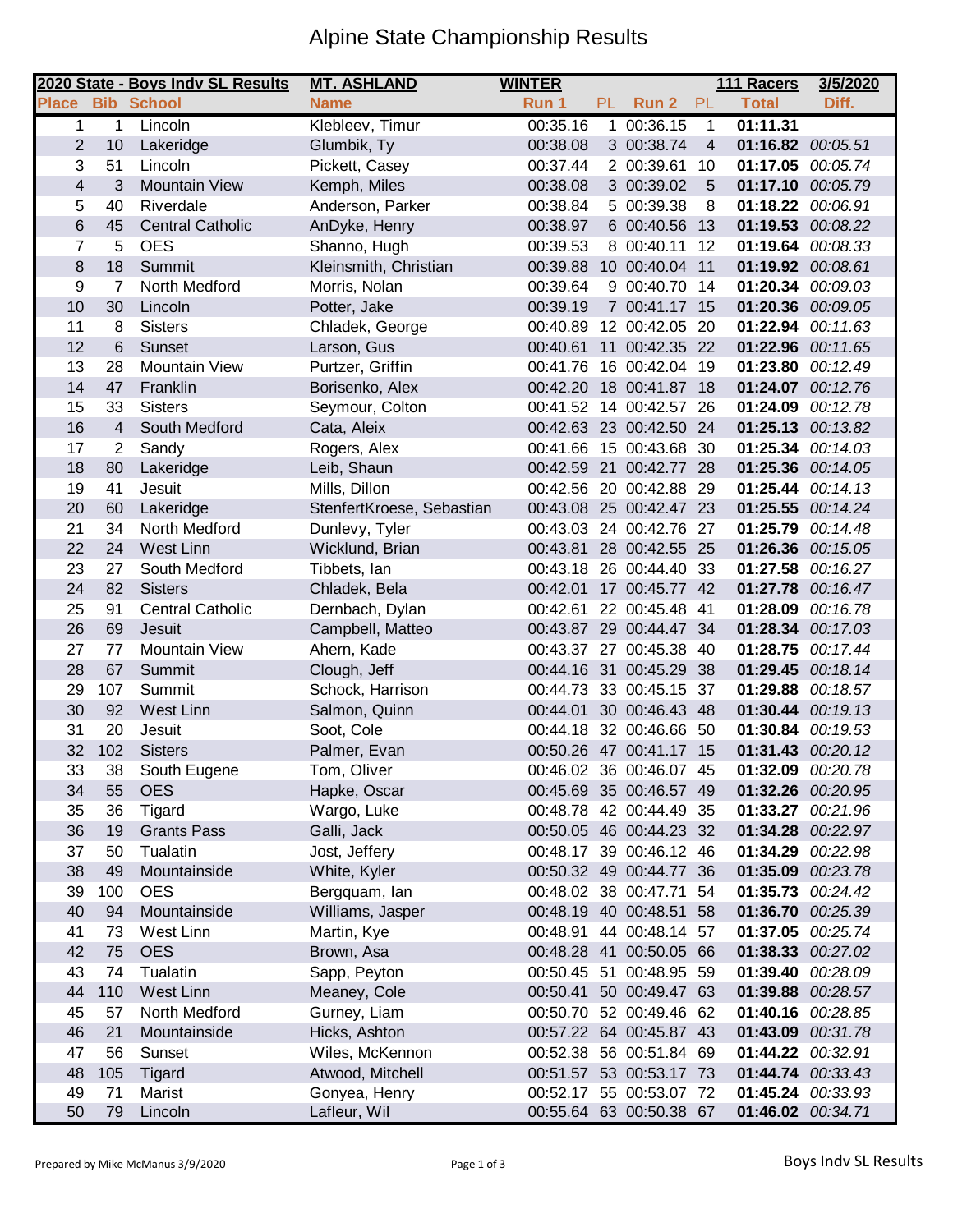## Alpine State Championship Results

| 51 | 14  | Ashland1                | Dorrell, Oliver        |             | 01:04.21 70 00:42.07 21 |              | 01:46.28 00:34.97 |  |
|----|-----|-------------------------|------------------------|-------------|-------------------------|--------------|-------------------|--|
| 52 | 124 | West Linn               | Alexy, William         |             | 00:53.22 58 00:53.37 74 |              | 01:46.59 00:35.28 |  |
| 53 | 78  | Sandy                   | Barrett, Patrick       |             | 00:53.39 59 00:53.38 75 |              | 01:46.77 00:35.46 |  |
| 54 | 32  | Grant                   | Arthur, Collin         |             | 00:54.70 62 00:52.20 71 |              | 01:46.90 00:35.59 |  |
| 55 | 76  | South Medford           | Larson, Ty             |             | 00:57.94 66 00:49.63 65 |              | 01:47.57 00:36.26 |  |
| 56 | 39  | Jefferson               | Mitchem, Owen          |             | 00:53.16 57 00:55.58 78 |              | 01:48.74 00:37.43 |  |
| 57 | 88  | Jesuit                  | Adamek, Tucker         |             | 00:45.22 34 01:03.86 89 |              | 01:49.08 00:37.77 |  |
| 58 | 64  | Beaverton               | Hallquist, Mikael      |             | 00:58.87 67 00:50.63 68 |              | 01:49.50 00:38.19 |  |
| 59 | 87  | Lake Oswego             | Looney, Quinn          |             | 00:49.95 45 01:01.93 87 |              | 01:51.88 00:40.57 |  |
| 60 | 93  | <b>Marist</b>           | Villano, Kai           |             | 00:50.28 48 01:03.25 88 |              | 01:53.53 00:42.22 |  |
| 61 | 85  | Ashland4                | Fox, Soren             |             | 00:59.08 68 00:57.41 84 |              | 01:56.49 00:45.18 |  |
| 62 | 103 | Grant                   | Grutbo, Cedric         |             | 01:28.71 72 00:57.48 85 |              | 02:26.19 01:14.88 |  |
| 63 | 99  | South Medford           | Marmon, Clayton        |             | 01:33.36 73 00:58.08 86 |              | 02:31.44 01:20.13 |  |
|    | 9   | Grant                   | Bene, Reid             | <b>DNF</b>  | <b>DNF</b>              |              |                   |  |
|    | 11  | <b>Valley Catholic</b>  | Keys, Nicholas         | <b>DNF</b>  | 00:39.09                | 6            |                   |  |
|    | 12  | <b>HRV</b>              | Gonzales-Haynie, Aidan | <b>DNF</b>  | <b>DNF</b>              |              |                   |  |
|    | 13  | Churchill               | Villano, Luke          | <b>DSQ</b>  | <b>DNF</b>              |              |                   |  |
|    | 15  | Westview                | Falconer, Markus       | <b>DNF</b>  | 00:47.61 53             |              |                   |  |
|    | 16  | <b>Central Catholic</b> | McCall, Felix          | <b>DSQ</b>  | 00:38.14                | $\mathbf{3}$ |                   |  |
|    | 17  | Benson                  | Hagedorn, Carter       | <b>DNF</b>  | 00:49.59 64             |              |                   |  |
|    | 22  | Marist                  | Moore, Charles         | <b>DNF</b>  | 00:39.14                | 7            |                   |  |
|    | 23  | Franklin                | Streedain, Nils        | <b>DSQ</b>  | 00:37.10                | 2            |                   |  |
|    | 25  | Tualatin                | Jordan, Christian      | <b>DSQ</b>  | 00:46.31 47             |              |                   |  |
|    | 26  | <b>OES</b>              | Ugas, Alex             | <b>DNF</b>  | <b>DNF</b>              |              |                   |  |
|    | 29  | Sandy                   | Logan, Jack            | <b>DNF</b>  | 00:47.47 52             |              |                   |  |
|    | 31  | Lakeridge               | Brown, Campbell        | <b>DNF</b>  | <b>DSQ</b>              |              |                   |  |
|    | 35  | Sunset                  | Balazs, Patrik         | 00:41.41 13 | <b>DNF</b>              |              |                   |  |
|    | 37  | Ashland <sub>2</sub>    | Wilkerson, Aiden       | <b>DNF</b>  | 00:49.27 60             |              |                   |  |
|    | 42  | <b>Grants Pass</b>      | Galli, Max             | <b>DNF</b>  | 00:47.75 55             |              |                   |  |
|    | 43  | Summit                  | Lockrem, Cannon        | <b>DNF</b>  | 00:44.13 31             |              |                   |  |
|    | 44  | Benson                  | Thorne, Benicio        | <b>DNF</b>  | 01:17.41 90             |              |                   |  |
|    | 46  | West Linn               | Graves, Mac            | <b>DNS</b>  | <b>DNS</b>              |              |                   |  |
|    | 48  | Marist                  | Cross, James           | <b>DNF</b>  | <b>DNF</b>              |              |                   |  |
|    | 52  | Sandy                   | Brinkmann, Theo        | <b>DSQ</b>  | 00:52.12 70             |              |                   |  |
|    | 53  | <b>Mountain View</b>    | Hopfer, Parker         | <b>DNF</b>  | 00:45.94 44             |              |                   |  |
|    | 54  | South Medford           | Lexow, Triston         | <b>DNF</b>  | 00:56.11 79             |              |                   |  |
|    | 58  | <b>Sisters</b>          | Fredland, Corbin       | <b>DNF</b>  | <b>DNF</b>              |              |                   |  |
|    | 59  | Grant                   | Thomason, Leo          | <b>DSQ</b>  | 00:56.17 80             |              |                   |  |
|    | 61  | La Salle                | Meyer, Samuel          | <b>DNF</b>  | 00:41.30 17             |              |                   |  |
|    | 62  | <b>HRV</b>              | Dey, Parker            | 01:05.49 71 | <b>DNF</b>              |              |                   |  |
|    | 63  | Ashland3                | Reinkensmeyer, Silas   | <b>DNF</b>  | 00:45.36 39             |              |                   |  |
|    | 65  | <b>Central Catholic</b> | Currier, Jackson       | <b>DSQ</b>  | 00:39.44                | - 9          |                   |  |
|    | 66  | Benson                  | Kersgaard, Sam         | <b>DNF</b>  | 00:53.85 76             |              |                   |  |
|    | 68  | <b>Grants Pass</b>      | Smith, Josh            | <b>DSQ</b>  | <b>DNF</b>              |              |                   |  |
|    | 70  | Mountainside            | White, Jordan          | 00:57.47 65 | <b>DSQ</b>              |              |                   |  |
|    | 72  | Franklin                | Poncet, Lucien         | <b>DNF</b>  | 00:57.31 83             |              |                   |  |
|    | 81  | Grant                   | Hieggelke, Coen        | 00:51.79 54 | <b>DNF</b>              |              |                   |  |
|    | 83  | Sunset                  | Kadz, Samuel           | <b>DNF</b>  | 00:47.88 56             |              |                   |  |
|    | 84  | Beaverton               | Flynn, Ryan            | <b>DNF</b>  | 00:56.46 82             |              |                   |  |
|    | 89  | Summit                  | Sully, Braden          | 01:02.32 69 | <b>DNF</b>              |              |                   |  |
|    | 90  | Benson                  | Haverty, Eamon         | <b>DNF</b>  | <b>DNF</b>              |              |                   |  |
|    | 95  | Tualatin                | Mitchell, Max          | <b>DSQ</b>  | 00:56.20 81             |              |                   |  |